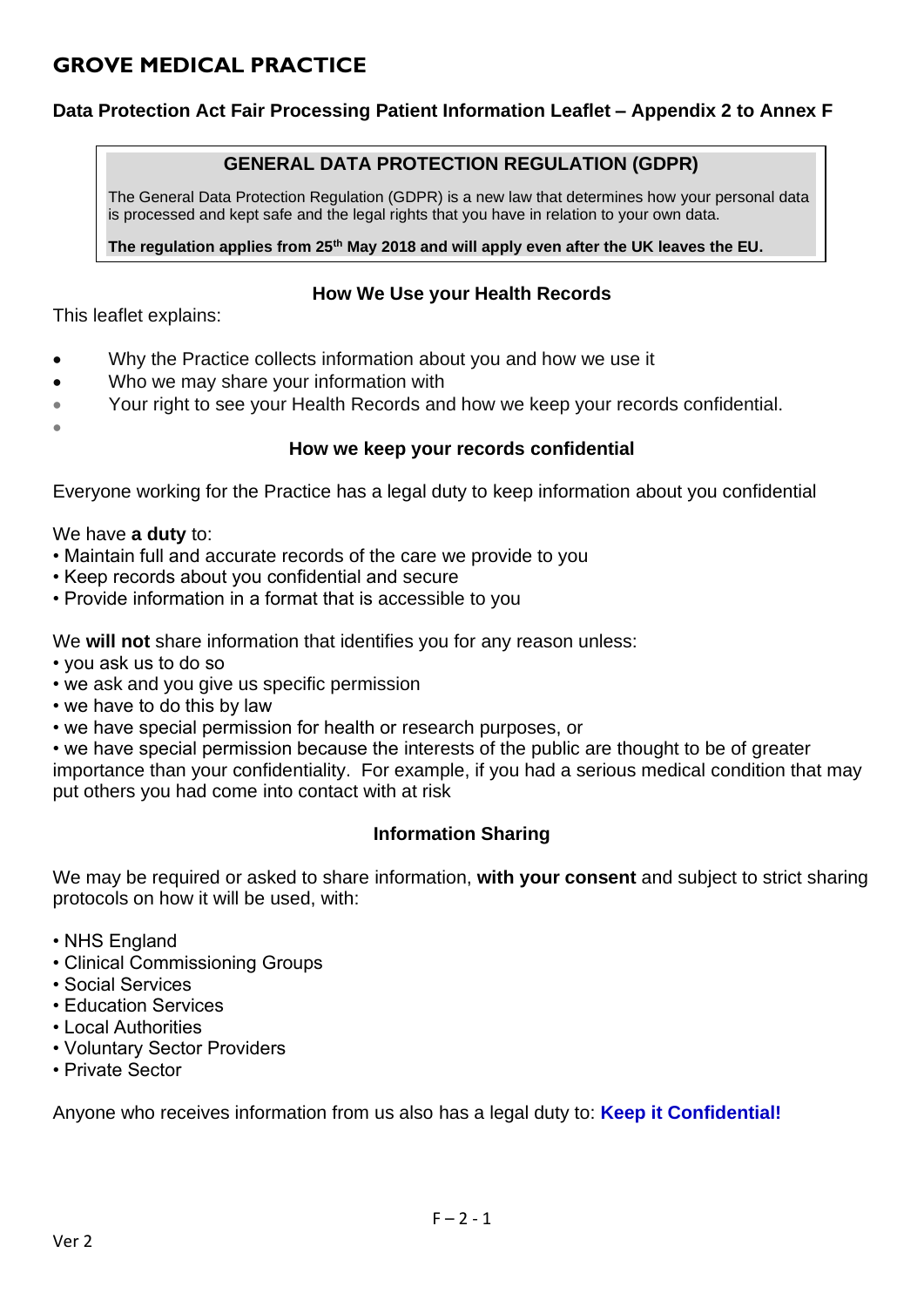# **Why we collect your information**

We aim to provide you with the highest quality of health care. To do this we must keep records about you, your health and the care we have provided or plan to provide to you.

These records may include:

- Basic details about you such as address, date of birth, next of kin
- Contact we have had with you such as clinical visits
- Notes and reports about your health
- Details and records about your treatment and care
- Results of x-rays, laboratory tests, etc.

• Relevant information from people who care for you and know you well such as health professionals and relatives

#### **How your records are used**

The people who care for you use your records to:

• Provide a good basis for all health decisions made in consultation with you and other health care professionals

- Deliver appropriate health care
- Make sure your health care is safe and effective, and
- Work effectively with others providing you with health care

#### **Others may also need to use records about you to:**

- Check the quality of health care (such as clinical audit)
- Protect the health of the general public
- Keep track of NHS spending
- Manage the health service
- Help investigate any concerns or complaints you or your family have about your health care
- Teach health workers and
- Help with research

Some information will be held centrally to be used for statistical purposes. In these instances we take strict measures to ensure that individual patients cannot be

Identified. We use anonymous information, wherever possible, but on occasions we may use personal identifiable information for essential NHS purposes such as

research and auditing. However, this information will only be used with **your consent**, unless the law requires us to pass on the information

# **Have the Right**

You have the right to confidentiality. You also have the right to ask for a copy of all records about you by submitted a Subject Access Request (SAR); detail can be obtained on our website or ask our reception staff.

- Your request can be made in writing; we have a template form to ease this process.
- There may be a charge for excessive requests.
- We are required to respond to you within 28 working days.

• You will need to give adequate information (for example full name, address, date of birth, NHS number etc.).

- You will be required to provide ID before any information is released to you.
- You have the right to obtain a copy of records in permanent form.
- You have the right to view the records without obtaining a copy.

• Prior to release data held will be reviewed and redacted in accordance with the DPA18; redaction will include any information which may identify a 3<sup>rd</sup> party.